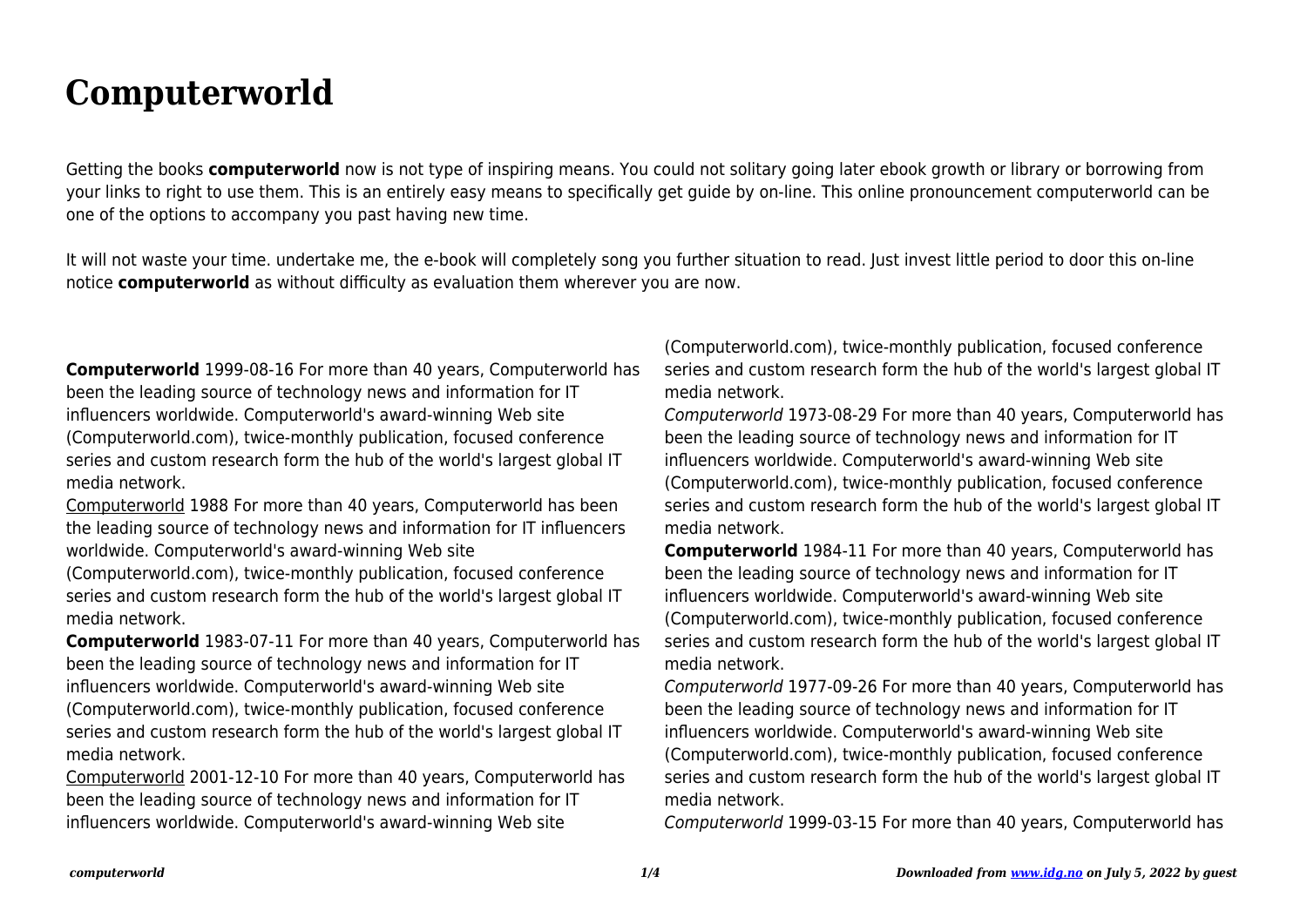been the leading source of technology news and information for IT influencers worldwide. Computerworld's award-winning Web site (Computerworld.com), twice-monthly publication, focused conference series and custom research form the hub of the world's largest global IT media network.

Computerworld 2000-05-22 For more than 40 years, Computerworld has been the leading source of technology news and information for IT influencers worldwide. Computerworld's award-winning Web site (Computerworld.com), twice-monthly publication, focused conference series and custom research form the hub of the world's largest global IT media network.

**Computerworld** 1981-10-26 For more than 40 years, Computerworld has been the leading source of technology news and information for IT influencers worldwide. Computerworld's award-winning Web site (Computerworld.com), twice-monthly publication, focused conference series and custom research form the hub of the world's largest global IT media network.

Computerworld 1980-10-20 For more than 40 years, Computerworld has been the leading source of technology news and information for IT influencers worldwide. Computerworld's award-winning Web site (Computerworld.com), twice-monthly publication, focused conference series and custom research form the hub of the world's largest global IT media network.

**Computerworld** 1998-11-30 For more than 40 years, Computerworld has been the leading source of technology news and information for IT influencers worldwide. Computerworld's award-winning Web site (Computerworld.com), twice-monthly publication, focused conference series and custom research form the hub of the world's largest global IT media network.

Computerworld 1986-10-27 For more than 40 years, Computerworld has been the leading source of technology news and information for IT influencers worldwide. Computerworld's award-winning Web site (Computerworld.com), twice-monthly publication, focused conference series and custom research form the hub of the world's largest global IT

media network.

Computerworld 1993-11-01 For more than 40 years, Computerworld has been the leading source of technology news and information for IT influencers worldwide. Computerworld's award-winning Web site (Computerworld.com), twice-monthly publication, focused conference series and custom research form the hub of the world's largest global IT media network.

**Computerworld** 1976-12-20 For more than 40 years, Computerworld has been the leading source of technology news and information for IT influencers worldwide. Computerworld's award-winning Web site (Computerworld.com), twice-monthly publication, focused conference series and custom research form the hub of the world's largest global IT media network.

Computerworld 1983-04-11 For more than 40 years, Computerworld has been the leading source of technology news and information for IT influencers worldwide. Computerworld's award-winning Web site (Computerworld.com), twice-monthly publication, focused conference series and custom research form the hub of the world's largest global IT media network.

**Computerworld** 1980-12 For more than 40 years, Computerworld has been the leading source of technology news and information for IT influencers worldwide. Computerworld's award-winning Web site (Computerworld.com), twice-monthly publication, focused conference series and custom research form the hub of the world's largest global IT media network.

**Computerworld** 1980-05-05 For more than 40 years, Computerworld has been the leading source of technology news and information for IT influencers worldwide. Computerworld's award-winning Web site (Computerworld.com), twice-monthly publication, focused conference series and custom research form the hub of the world's largest global IT media network.

**Computerworld** 1985-03-25 For more than 40 years, Computerworld has been the leading source of technology news and information for IT influencers worldwide. Computerworld's award-winning Web site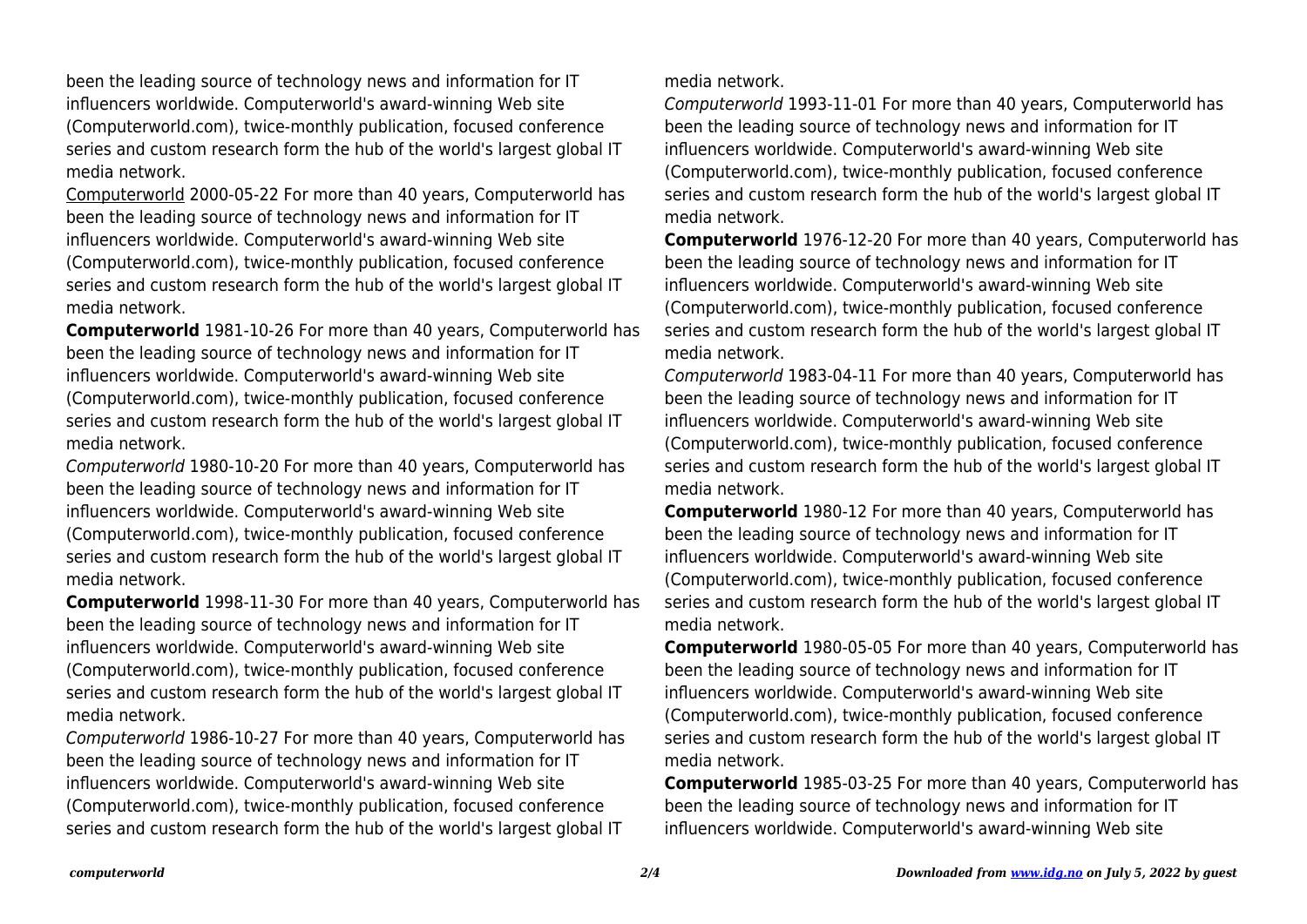(Computerworld.com), twice-monthly publication, focused conference series and custom research form the hub of the world's largest global IT media network.

**Computerworld** 1985-07-22 For more than 40 years, Computerworld has been the leading source of technology news and information for IT influencers worldwide. Computerworld's award-winning Web site (Computerworld.com), twice-monthly publication, focused conference series and custom research form the hub of the world's largest global IT media network.

Computerworld 2000-03-06 For more than 40 years, Computerworld has been the leading source of technology news and information for IT influencers worldwide. Computerworld's award-winning Web site (Computerworld.com), twice-monthly publication, focused conference series and custom research form the hub of the world's largest global IT media network.

**Computerworld** 1982-06-07 For more than 40 years, Computerworld has been the leading source of technology news and information for IT influencers worldwide. Computerworld's award-winning Web site (Computerworld.com), twice-monthly publication, focused conference series and custom research form the hub of the world's largest global IT media network.

Computerworld 1984-12-24 For more than 40 years, Computerworld has been the leading source of technology news and information for IT influencers worldwide. Computerworld's award-winning Web site (Computerworld.com), twice-monthly publication, focused conference series and custom research form the hub of the world's largest global IT media network.

Computerworld Alfred Elton Van Vogt 1983

Computerworld 1999-01-25 For more than 40 years, Computerworld has been the leading source of technology news and information for IT influencers worldwide. Computerworld's award-winning Web site (Computerworld.com), twice-monthly publication, focused conference series and custom research form the hub of the world's largest global IT media network.

**Computerworld** 1986-01-13 For more than 40 years, Computerworld has been the leading source of technology news and information for IT influencers worldwide. Computerworld's award-winning Web site (Computerworld.com), twice-monthly publication, focused conference series and custom research form the hub of the world's largest global IT media network.

**Computerworld** 1984-05-21 For more than 40 years, Computerworld has been the leading source of technology news and information for IT influencers worldwide. Computerworld's award-winning Web site (Computerworld.com), twice-monthly publication, focused conference series and custom research form the hub of the world's largest global IT media network.

**Computerworld** 1985-04-22 For more than 40 years, Computerworld has been the leading source of technology news and information for IT influencers worldwide. Computerworld's award-winning Web site (Computerworld.com), twice-monthly publication, focused conference series and custom research form the hub of the world's largest global IT media network.

**Computerworld** 1994-01-24 For more than 40 years, Computerworld has been the leading source of technology news and information for IT influencers worldwide. Computerworld's award-winning Web site (Computerworld.com), twice-monthly publication, focused conference series and custom research form the hub of the world's largest global IT media network.

Computerworld 1987-03-02 For more than 40 years, Computerworld has been the leading source of technology news and information for IT influencers worldwide. Computerworld's award-winning Web site (Computerworld.com), twice-monthly publication, focused conference series and custom research form the hub of the world's largest global IT media network.

Computerworld 1985-10-07 For more than 40 years, Computerworld has been the leading source of technology news and information for IT influencers worldwide. Computerworld's award-winning Web site (Computerworld.com), twice-monthly publication, focused conference